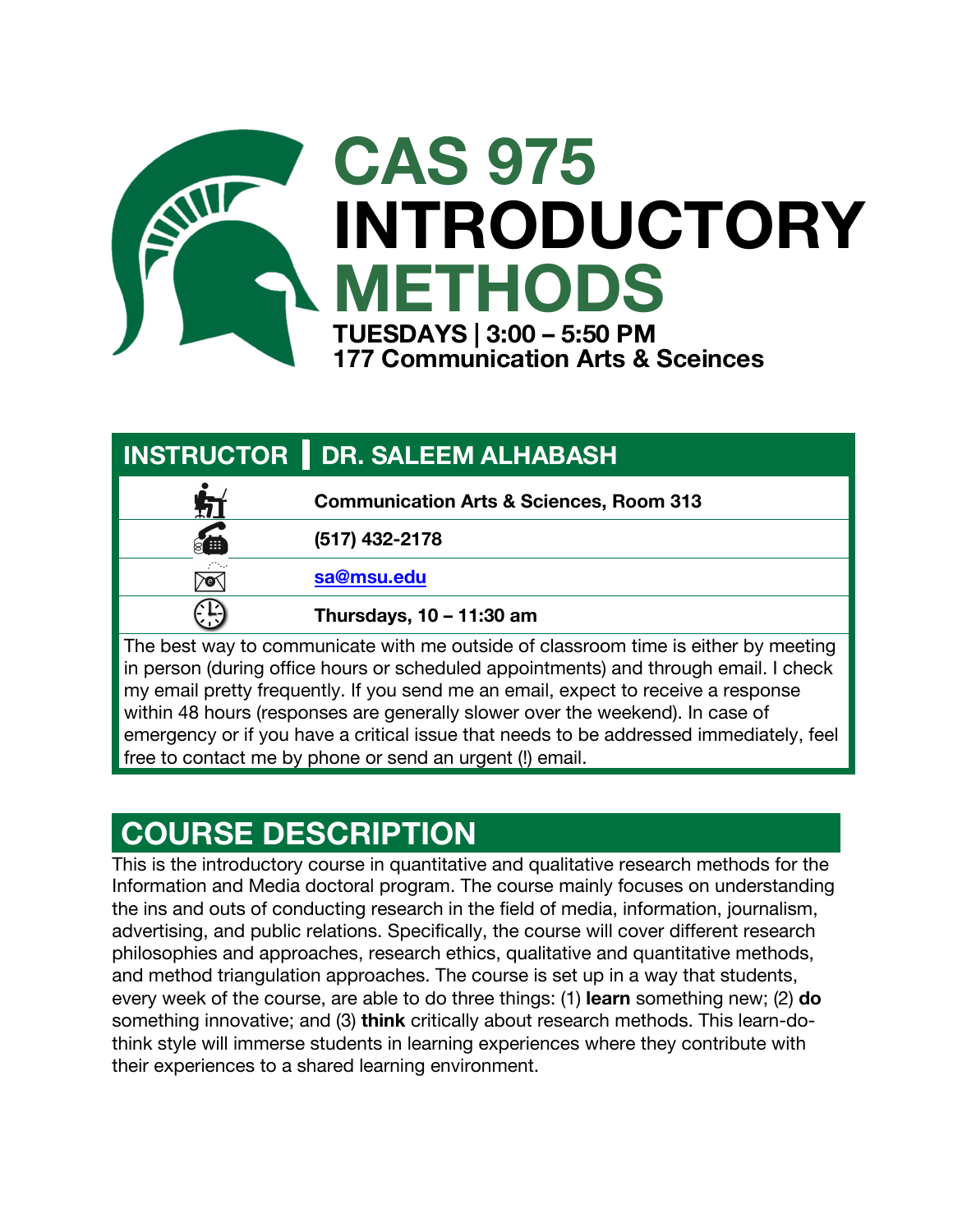



## **LEARNING OBJECTIVES**

- **To understand the basic methods of quantitative and qualitative research.**
- **n** To critically interpret and evaluate research methods.
- n To acquire skills to design, execute, and analyze quantitative and qualitative research methods.
- **n** To familiarize students with the ethical concerns and standards related to the conduct of research in information and media.
- **To learn ways to present research.**

## **LEARNING OUTCOMES**

- **Analytical Thinking:** Students will demonstrate expertise in design and implementation of quantitative and qualitative research. The course will equip students with a critical thinking toolbox for evaluating research in multiple Information and Media sub-disciplines.
- **Cultural Understanding:** Students will show a deep appreciation of the interplay of culture and research methods.
- **Effective Citizenship:** Students will exhibit a deep understanding of the ethical and moral concerns pertinent to the conduct of research. The course will also provide students with skills and appreciation for good citizenry in their respective scholarly disciplines.
- **Effective Communication:** Students will become more effective communicators of research findings.
- **n Integrated Reasoning:** Students will apply knowledge gained in this course to their own current and future research projects and, ultimately, their doctoral dissertation projects.

## **TEACHING PHILOSOPHY**

My teaching philosophy rests upon helping students become excellent researchers, who not only conduct top quality research, but are also immersed in the scholarly environment of knowing. I believe that education is the sum of instructor-student and student-student interactions. Both the instructor and students are held responsible for making this course a success, and for maximizing their benefits and rewards from it. To this end, I have carefully constructed this course by selecting the latest and seminal readings that will help you understand the basic principles of quantitative and qualitative research. Please know that I do value your opinions and contributions to the course. I want all students to feel comfortable in sharing their opinions. I believe that the topic of the course is inherently interesting, and that particularly in this course, students have a lot to contribute. My aim is to cultivate an atmosphere where we are all courteous, respectful, and thoughtful.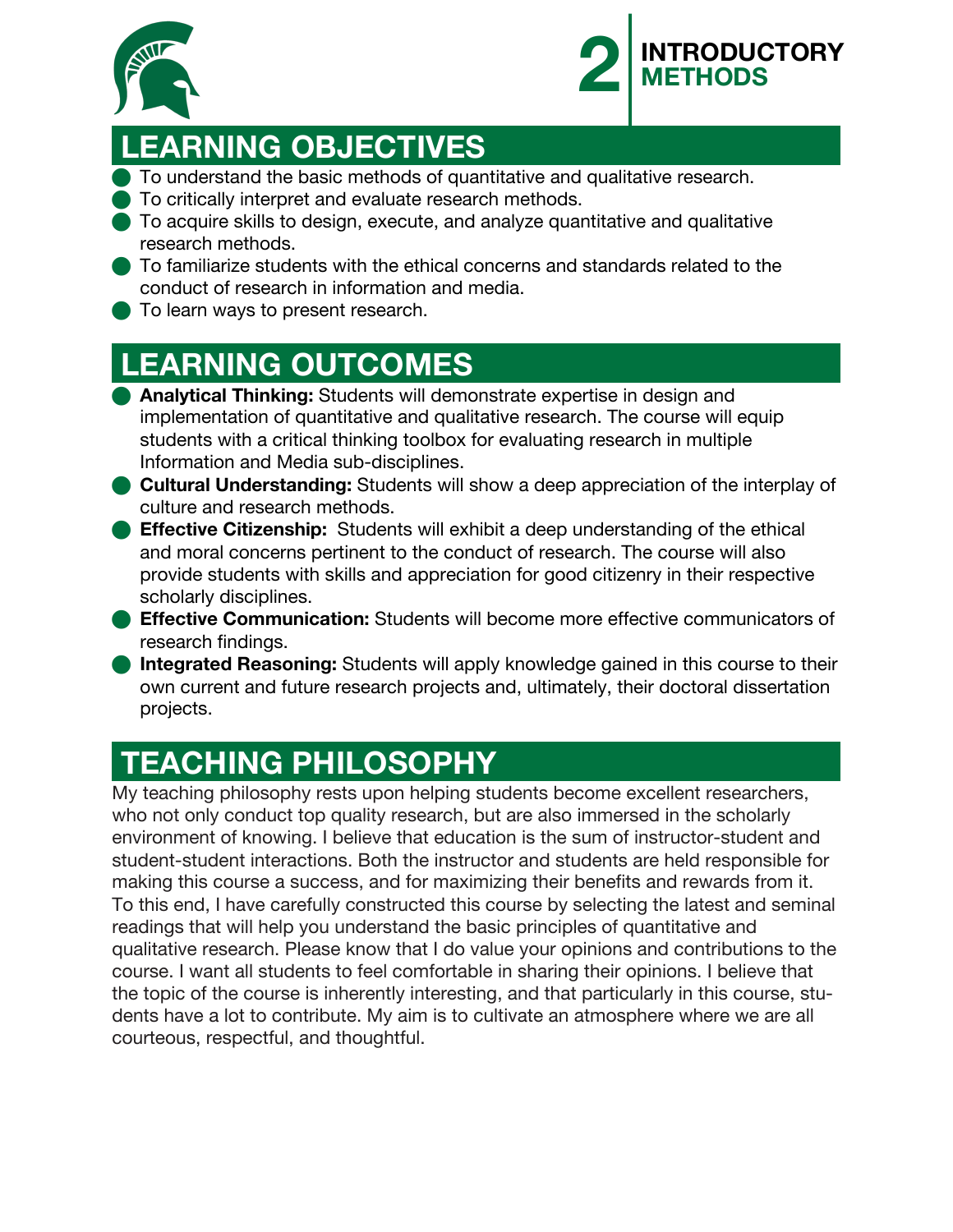



### **INSTRUCTION METHOD**

The course's instruction method incorporates lecturing and discussion, as well as, inclass and out-of-class activities geared toward understanding the topic at hand. Throughout the course I will try my best to offer the most comprehensive explanations using various methods and platforms to ensure you understand the materials and can successfully complete the course and its requirements. Primarily, this course will use Desire 2 Learn (D2L) for course management purposes. Within D2L, students will be able to get materials and content relevant to the course as well as submit their assignments. Each week, students are required to complete a number of readings, engage in classroom discussion, and complete other course activities, including assignments and exams. The course strives to ensure students **learn, do, and think** about issues pertaining to quantitative research methods.

### **COURSE ACCESS**

All course materials will be posted on D2L (www.d2l.msu.edu). In-person attendance is required for this course, except for legitimate reasons (e.g., personal illness, death of an immediate family member, attending a conference, etc.).

D2L support is available by calling 517-432-6200. The staff is very helpful and calls are handled promptly.

## **ATTENDANCE & PARTICIPATION POLICY**

Students enrolled in this course are required to dedicate time to learning and being assessed. This includes preparing for each class, attending class, participating in the discussions and completing different assignments.

In-class participation is extremely important in a doctoral-level class. As this is one of the introductory courses in our doctoral program, it is important to take this opportunity to situate yourself with the program's culture of idea exchange, creative and critical thinking, as well as scholarly discussion and debate. While no formal attendance will be taken, in-class discussion is factored in the calculation of your final grade.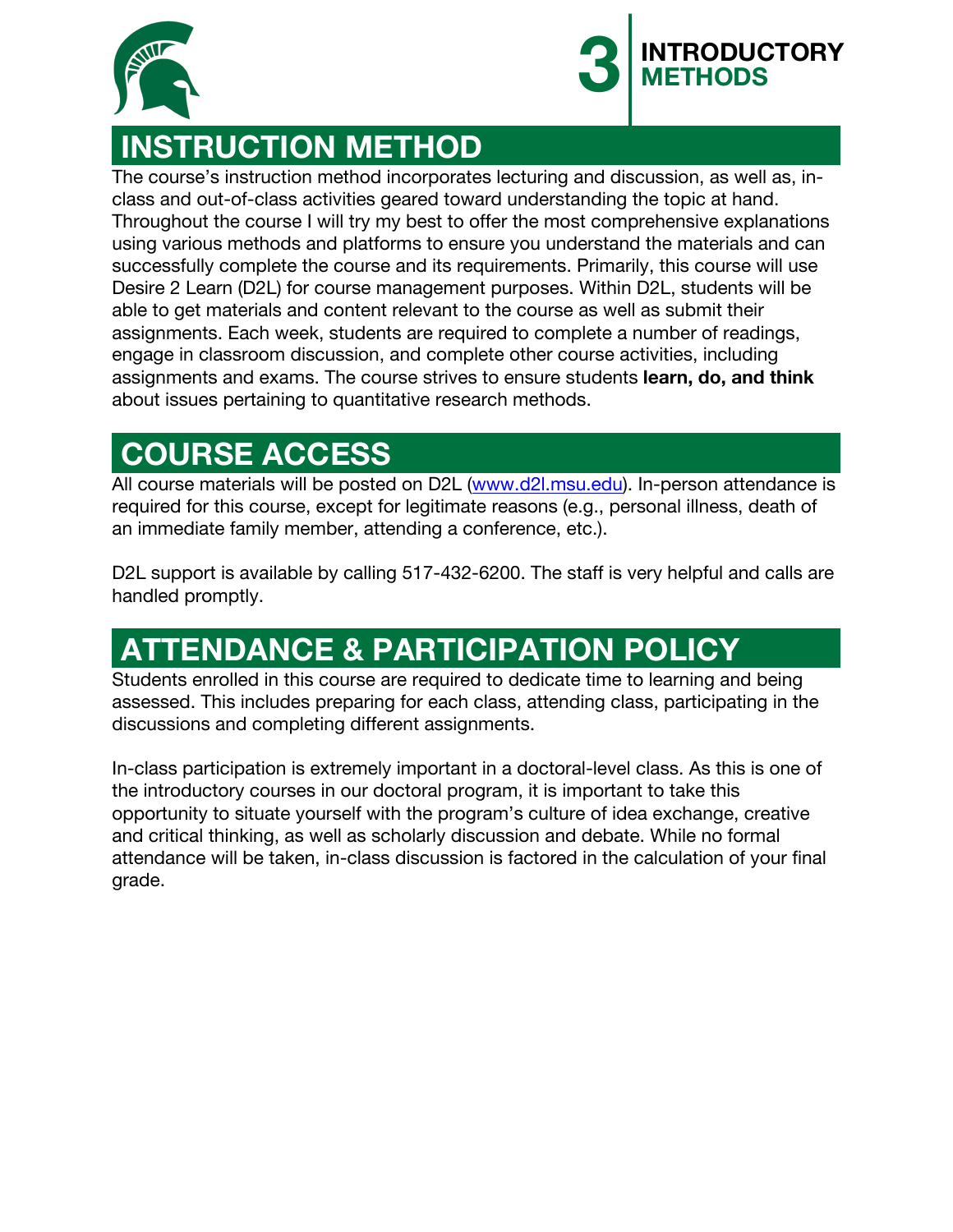



## **REQUIRED & RECOMMENDED RESOURCES**

#### **Required Textbook:**

| [BERGER]    | Berger, A. A. (2019-2020). Media and Communication Research (5th<br>ed.). London, UK: Sage.                                                                                                                                        |
|-------------|------------------------------------------------------------------------------------------------------------------------------------------------------------------------------------------------------------------------------------|
|             |                                                                                                                                                                                                                                    |
| [SILVERMAN] | Silverman, D. (2018). Doing Qualitative Research (5th ed.). London, UK:<br>Sage.                                                                                                                                                   |
|             |                                                                                                                                                                                                                                    |
| [WRENCH]    | Wrench, J. S., Thomas-Maddox, C., Peck Richmond, V., &<br>McCroskey, J. C. (2019). Quantitative research methods for<br>communication: A hands-on approach (4 <sup>th</sup> ed.). New York, NY:<br><b>Oxford University Press.</b> |

#### **Additional readings will be assigned for most weeks. These readings can be located on D2L, under the "Content" section.**

**RESEARCH RESOURCES:** You should stay abreast of research by reading scholarly and professional journals, such as (NOTE: this list is not exhaustive):

| • Communication Monographs                          | <b>Journal of Computer-Mediated Communication</b>    |
|-----------------------------------------------------|------------------------------------------------------|
| • Communication Research                            | <b>Journal of Health Communication</b>               |
| • Communication, Culture and Critique               | <b>Journal of Interactive Advertising</b>            |
| • Computers in Human Behavior                       | <b>Journal of Interactive Marketing</b>              |
| • CyberPsych., Behavior, and Social Networking      | <b>Journal of Marketing</b>                          |
| • Digital Journalism                                | <b>- Journalism and Mass Communication Quarterly</b> |
| - Health Communication                              | <b>Journalism Studies</b>                            |
| <b>- Human Communication Research</b>               | • Management Information Systems Quarterly           |
| • Information, Communication, & Society             | • Media Psychology                                   |
| • International Communication Gazette               | • Newspaper Research Journal                         |
| <b>Journal of Advertising</b>                       | • New Media & Society                                |
| <b>Journal of Broadcasting and Electronic Media</b> | • Political Communication                            |
| <b>Journal of Communication</b>                     | • Public Opinion Quarterly                           |
|                                                     |                                                      |

*These journals can be accessed at no additional charge, using your MSU NETID to access online content at www.lib.msu.edu.*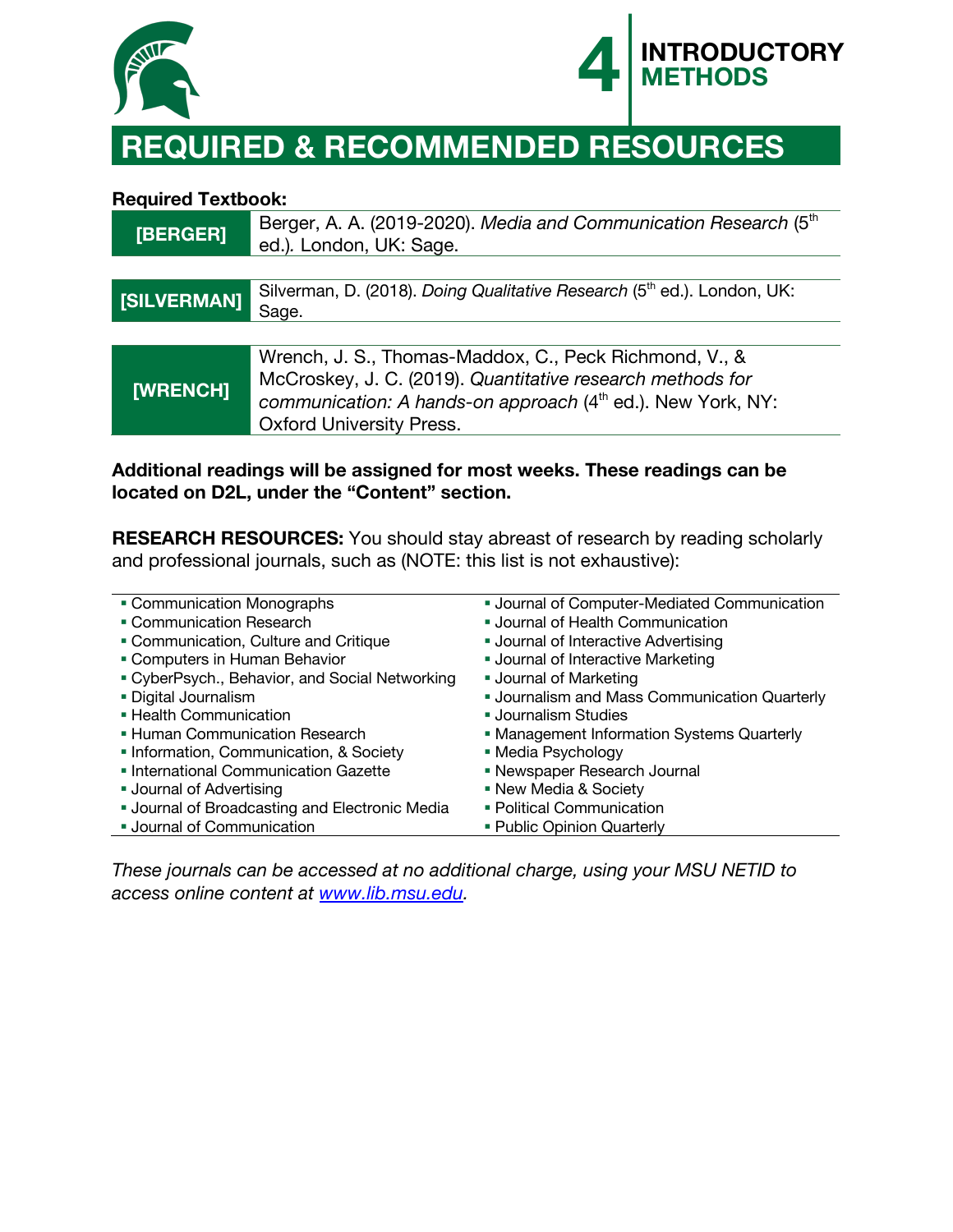



### **READINGS** You are expected to complete all assigned readings at the beginning of each week. Lectures and discussions are intended to complement the readings. Assignments will cover material presented in the lectures as well as in the readings. In other words, everything is fair game!

#### **DEADLINES** Students are required to submit their assignments according to the deadlines announced by the instructor. Late submissions are not permitted in any case, unless otherwise approved by the instructor.

**INTEGRITY** You are expected to submit your own original work throughout the course. This applies to all types of work/assignments. I take academic honesty and integrity **very seriously**. Cheating on an assignment/exam, plagiarizing on an assignment/paper, or any other form of academic dishonesty will, at the least, result in failing the assignment, possibly failing the class, along with proper documentation with MSU's Graduate School. Let me know, as soon as possible, if you have any questions about this.

> Originality check will be activated for all written assignments. **TurnItIn** will be used in this course. Please read the following statement from MSU regarding use of this software:

*Consistent with MSU's efforts to enhance student learning, foster honesty, and maintain integrity in our academic processes, instructors may use a tool called TurnItIn to compare a student's work with multiple sources. The tool compares each student's work with an extensive database of prior publications and papers, providing links to possible matches and a "similarity score." The tool does not determine whether plagiarism has occurred or not. Instead, the instructor must make a complete assessment and judge the originality of the student's work. All submissions to this course may be checked using this tool.*

*Students should submit papers to TurnItIn Dropboxes without identifying information included in the paper (e.g., name or student number), the system will automatically show this information to faculty in your course when viewing the submission, but the information will not be retained by TurnItIn.*

*Student submissions will be retained in the global TurnItIn repository.*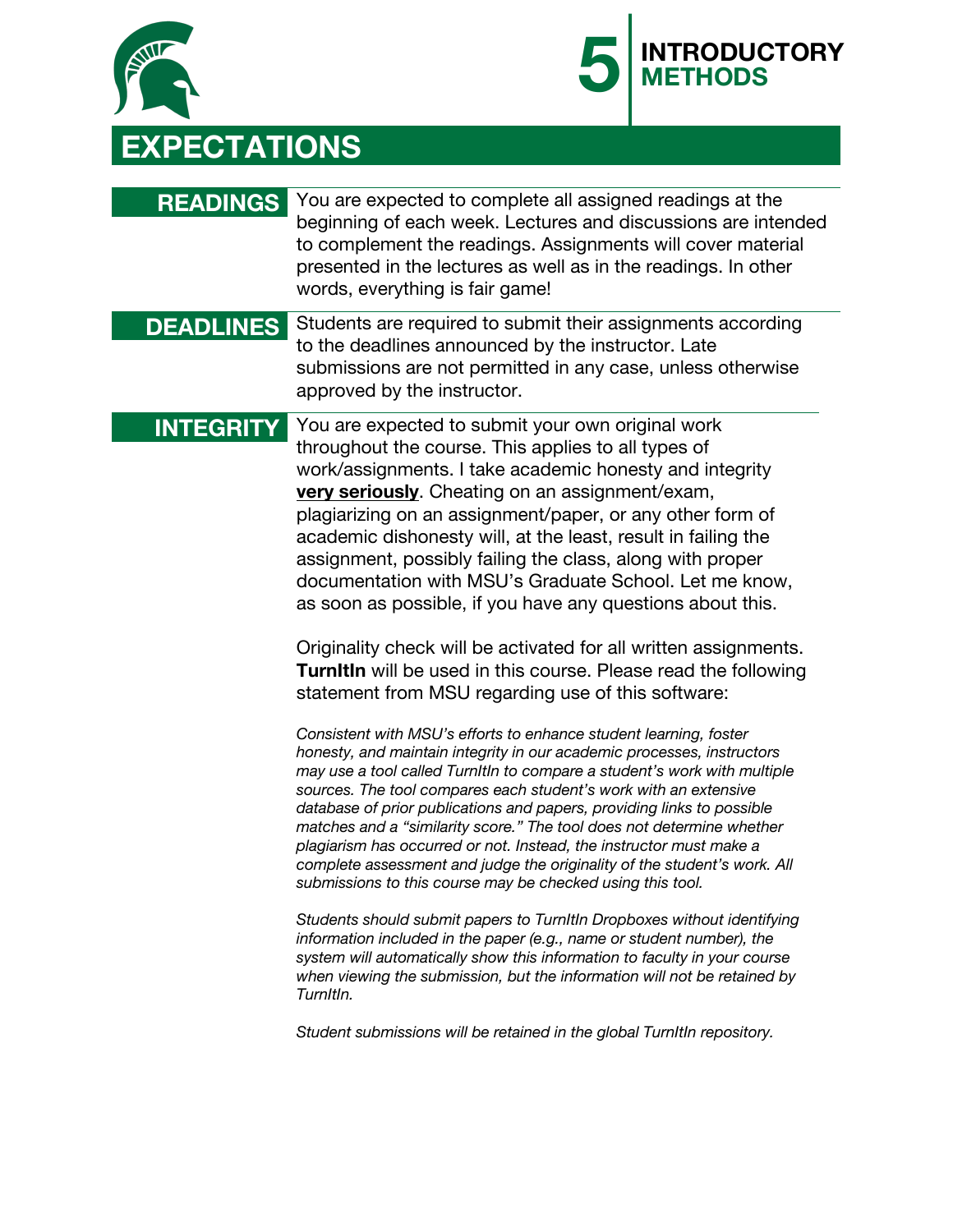



# **COURSE REQUIREMENTS**

| <b>WEEKLY</b><br><b>REFLECTION</b><br><b>PAPER</b> | Each week, students are required to submit a one-page (12-<br>point font, single-spaced) paper that synthesizes the<br>readings for that week. This is not to be treated like a<br>summary of the readings, but rather as a reflection that<br>connects the dots across the readings. Each paper is worth<br>10 points for a total of 100 points. Note: There are 12 WRPs<br>due in total, yet the highest 10 will be counted for the final<br>grade.                                                                                                                                                                                                                                                                                                                                                                                                                                                                                                                                        |
|----------------------------------------------------|----------------------------------------------------------------------------------------------------------------------------------------------------------------------------------------------------------------------------------------------------------------------------------------------------------------------------------------------------------------------------------------------------------------------------------------------------------------------------------------------------------------------------------------------------------------------------------------------------------------------------------------------------------------------------------------------------------------------------------------------------------------------------------------------------------------------------------------------------------------------------------------------------------------------------------------------------------------------------------------------|
| <b>IN-CLASS</b><br><b>PARTICIPATION</b>            | Students are expected to participate in each class.<br>Assessment of student class participation is cumulative,<br>therefore, students are encouraged to take this seriously and<br>contribute to the discussion with their opinions, reflections of<br>the readings and lectures, as well as any questions they<br>might have. In-class participation is worth 50 points.                                                                                                                                                                                                                                                                                                                                                                                                                                                                                                                                                                                                                   |
| <b>FINAL PAPER</b>                                 | Each student is required to submit a 20-25-page proposal for<br>a quantitative or a qualitative research study. Topics should<br>be relevant to the student's interests, however selection of<br>the topic should be done in consultation with the instructor.<br>The final project will be submitted in five (5) installments<br>(chunks): (1) paper proposal; (2) annotated bibliography; (3)<br>literature review; (4) methods; and (5) final submission. The<br>literature review and methods sections will be subject to<br>peer-review by other students in the class. In the final<br>submission, each student is expected to show how the<br>respective sections were improved as a function of peer-<br>review using a formal summary of revisions letter. Each<br>student is also required to give an oral presentation of his/her<br>final paper at the end of the semester. More details will be<br>provided later on in the semester. The final project is worth<br>200 points. |
| <b>PEER-REVIEW</b>                                 | Each student will be required to provide a written review of the<br>literature review and method sections for 2 other students in the<br>class. The peer-review is worth 50 points.                                                                                                                                                                                                                                                                                                                                                                                                                                                                                                                                                                                                                                                                                                                                                                                                          |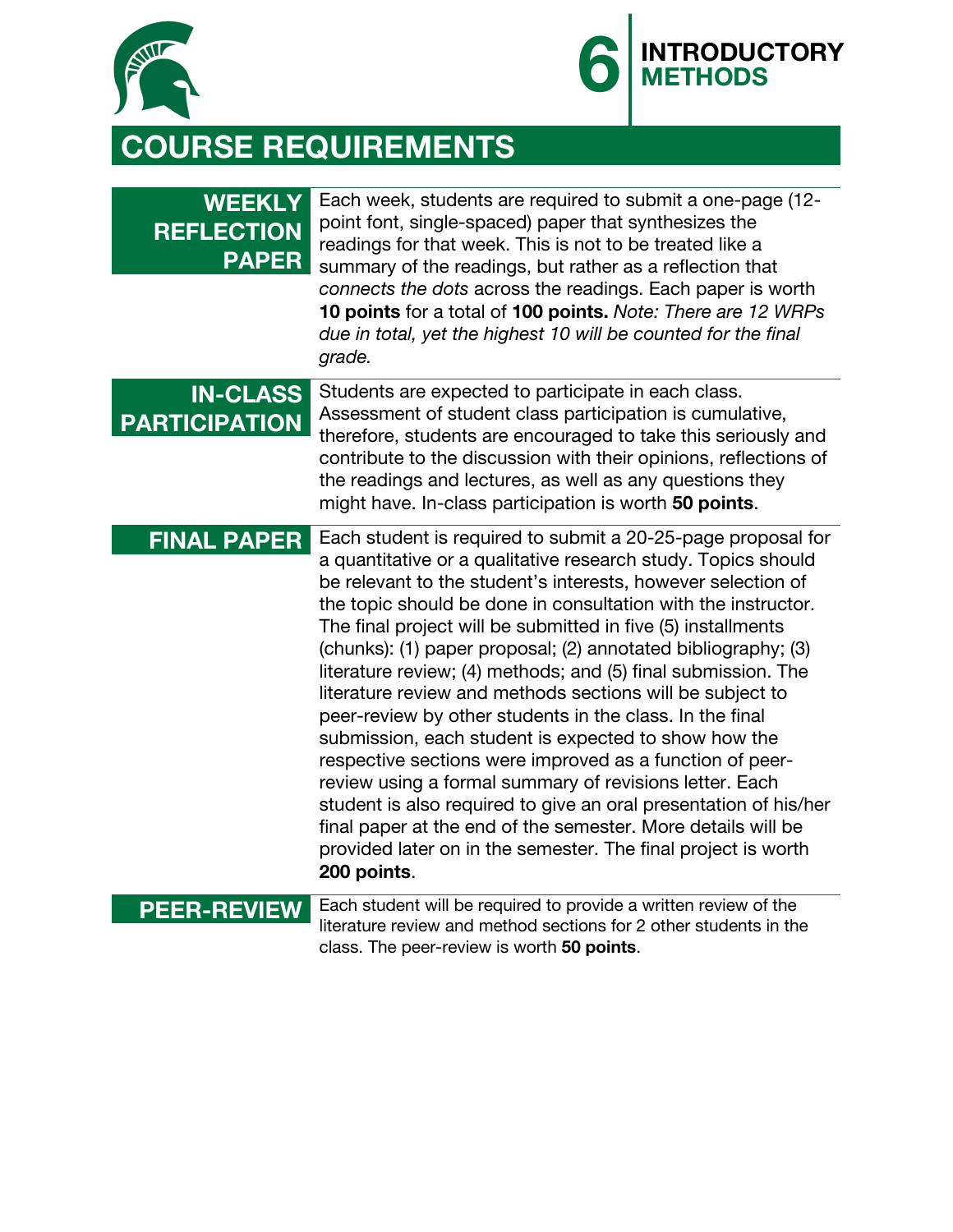



| <b>GRADING RUBRIC</b>                                    | <b>ITEM</b>                                                                                                                                                                                                                                                                                          | <b>POINTS</b><br>$\frac{0}{0}$   |
|----------------------------------------------------------|------------------------------------------------------------------------------------------------------------------------------------------------------------------------------------------------------------------------------------------------------------------------------------------------------|----------------------------------|
|                                                          | <b>Weekly Reflection Paper</b>                                                                                                                                                                                                                                                                       | 100 pts.<br>25%                  |
|                                                          | <b>In-Class Participation</b>                                                                                                                                                                                                                                                                        | 50 pts.<br>12.5%                 |
|                                                          | <b>Final Project</b>                                                                                                                                                                                                                                                                                 | 200 pts.<br>50%                  |
|                                                          | <b>Peer-Review</b>                                                                                                                                                                                                                                                                                   | 50 pts.<br>12.5%                 |
|                                                          |                                                                                                                                                                                                                                                                                                      | <b>TOTAL</b><br>400 pts.<br>100% |
| <b>GRADING SCALE</b>                                     | $90\% - 100\%$<br>4.0<br>$=$                                                                                                                                                                                                                                                                         | $70\% - 74.9\%$<br>2.0<br>$=$    |
|                                                          | 3.5<br>$85\% - 89.9\%$<br>$=$                                                                                                                                                                                                                                                                        | 1.5<br>$65\% - 69.9\%$<br>$=$    |
|                                                          | 3.0<br>$80\% - 84.9\%$<br>$=$                                                                                                                                                                                                                                                                        | 1.0<br>$60\% - 64.9\%$<br>$=$    |
|                                                          | 75% - 79.9%<br>2.5<br>$=$                                                                                                                                                                                                                                                                            | Below 60%<br>0.0<br>$=$          |
| <b>EVALUATION</b><br><b>CRITERIA</b><br><b>EXCELLENT</b> | I will use the following criteria in grading your assignments and<br>the final project:<br>The work is rigorous, creative, and shows a thorough<br>knowledge of the materials. An excellent piece of work written<br>in a clear and concise manner. Few, if any, errors of fact or<br>writing.       |                                  |
| <b>GOOD</b>                                              | The work has few errors and shows a good effort at<br>comprehending the material. Clear, understandable writing with<br>some care and expression of knowledge. Discussion needs<br>more clarity, more development and/or more examples. The<br>work may be missing some of argumentation subtleties. |                                  |
| <b>FAIR</b>                                              | An adequate but superficial completion of the assignment. Few<br>examples used or discussion or argument is unsubstantiated.<br>Sources are poorly cited, many errors of fact, inadequate writing<br>and grammar.                                                                                    |                                  |
| <b>FAILURE</b>                                           | Assignment not completed or turned in extremely late.                                                                                                                                                                                                                                                |                                  |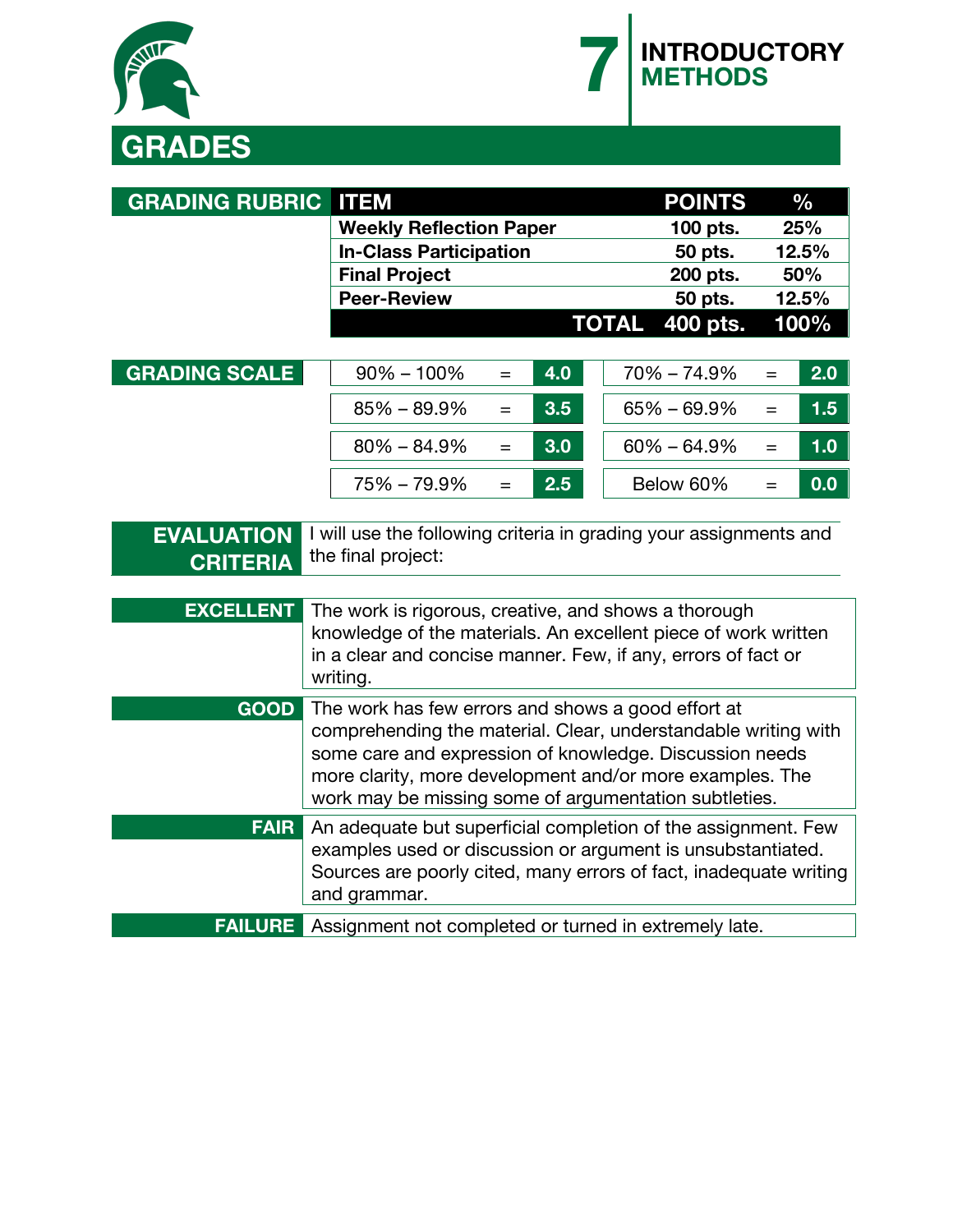



## **COURSE POLICIES**  n **ACADEMIC INTEGRITY**

Along with certain rights, students also have the responsibility to behave honorably in an academic environment. The MSU Code of Student Conduct states that it is a violation to engage in academic dishonesty, plagiarism, cheating or misuse of academic resources. Personal integrity, professional attitude and conduct, and a mutual respect for diversity of viewpoints and values are expected in this class. Any violations of academic integrity will be penalized with a failing grade on the assignment and/or the entire course. All violations will be reported to MSU's Graduate School.

### n **READING ASSIGNMENTS**

You're expected to thoroughly complete all reading assignments **before each weekly class meeting**. Some of this material might be "dry," but it is important that you complete the assigned readings and be prepared to participate in class discussions.

### **CLASS & COMMUNITY NORMS**

Please be courteous to the instructor and fellow students throughout the different interactions and discussions. You are expected to act professionally throughout the course.

### **STUDENTS WITH DISABILITIES**

Students with disabilities should contact OPHS (Disability Resource Center), 120 Bessey Hall or by phone 353-9462 (voice) or 355-1293 (TTY) for evaluation of need for reasonable accommodation, if any. Students in possession of a RCPD VISA should provide a copy to the instructor by the end of the first week of classes to ensure appropriate accommodations can be made.

### **COMMUNICATION OF CLASS CHANGES**

In case of any unforeseen changes that could affect the class schedule, you will be notified through your MSU email account. This class will use D2L software management system (www.d2l.msu.edu) for communication purposes. It is your responsibility to check your email and the D2L site for the latest information.

### n**FEEDBACK FOR YOUR INSTRUCTOR**

Michigan State University takes seriously the opinion of students in the evaluation of the effectiveness of instruction, and has implemented the SIRS (Student Instructional Rating System) process to gather student feedback. This course utilizes the "online SIRS" system. You will receive an email sometime during the last two weeks of class asking you to fill out the SIRS online form at your convenience. Please note the final grade for this course will not be accessible on STUINFO for seven days following the University grade submission deadline published by the Office of the Registrar unless the SIRS online form has been filled out. You will have the option in the online SIRS form to decline to participate in the evaluation of the course – we hope, however, that you will be willing to give us your frank and constructive feedback so that we may instruct students even better in the future.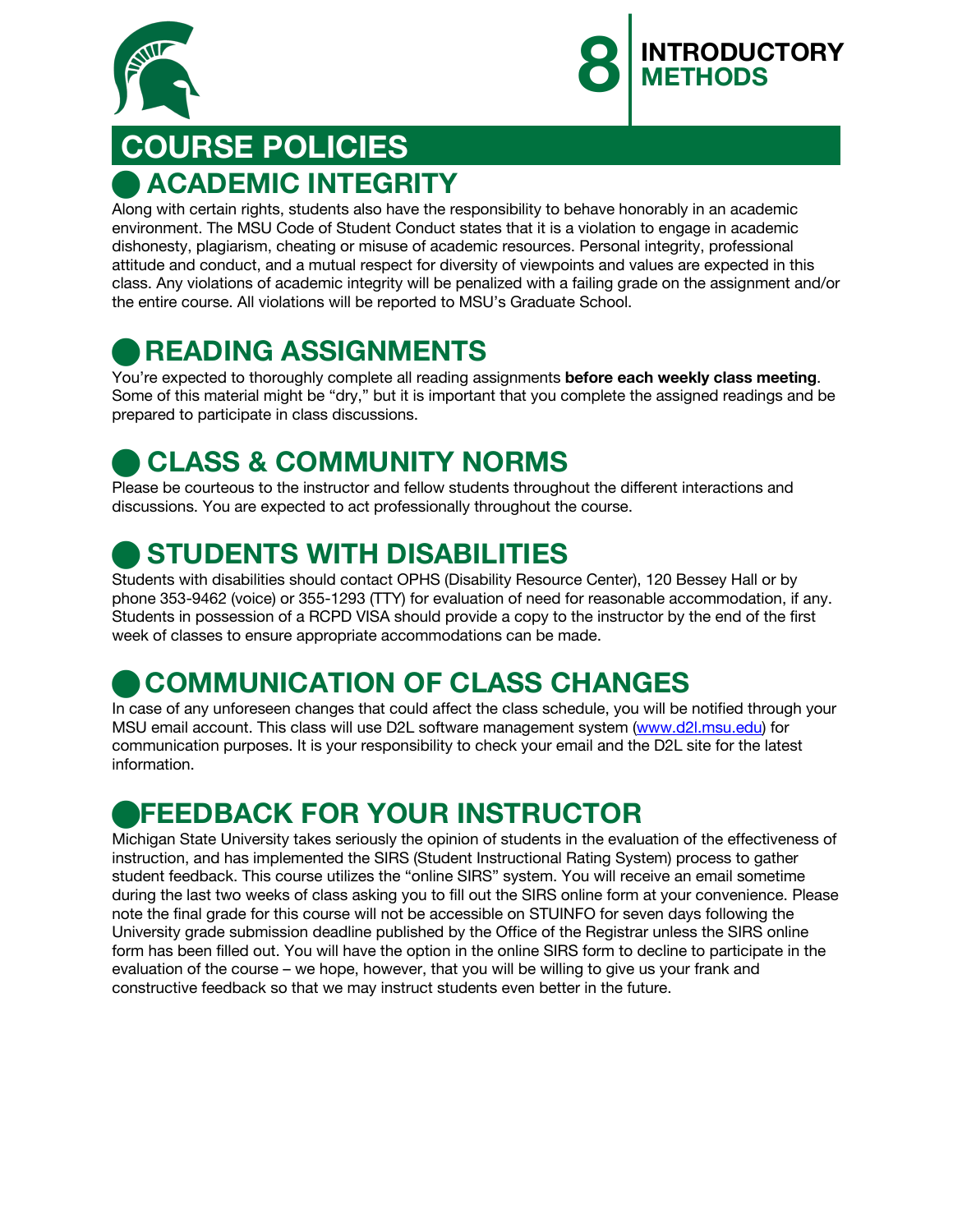



## **TENTATIVE COURSE SCHEDULE**

This is a tentative schedule of the course. The course outline, reading assignments and requirements are subject to change at the discretion of the instructor. *More readings for certain weeks will be added to the syllabus. Students will be notified via D2L about these changes.* 

| <b>WEEK1</b><br>September 3 | <b>PHILOSOPHY OF SCIENCE</b>                                                                                                                                                                                                                                                                   |
|-----------------------------|------------------------------------------------------------------------------------------------------------------------------------------------------------------------------------------------------------------------------------------------------------------------------------------------|
| <b>FOCUS</b>                | In addition to introducing the course, its requirements, and encouraging<br>students to pick a topic for their final paper, the bulk of the week's<br>discussions will primarily focus on what research is and how we conduct<br>research (methods of knowing).                                |
| <b>READINGS</b>             | [WRENCH] Chapters 1: An Introduction to Communication Research;<br>and 2: Empirical Research<br>Chaffee, S. H. & Berger, C. R. (1987). What communication scientists<br>do. In C. R. Berger & S. H. Chaffee (Eds.), Handbook of<br>Communication Science (pp. 99-122). Newbury Park, CA: Sage. |
| <b>ASSIGNMENTS</b>          | None.                                                                                                                                                                                                                                                                                          |

| September 10       | WEEK 2 WHY DO RESEARCH?!                                                                                                                                                                                                                   |
|--------------------|--------------------------------------------------------------------------------------------------------------------------------------------------------------------------------------------------------------------------------------------|
| <b>FOCUS</b>       | This week provides an introduction of qualitative research. Specifically,<br>we will discuss why and when to use qualitative methods                                                                                                       |
| <b>READINGS</b>    | [Berger] Chapters 1: What is Research? and 2: Research Process.<br>[Silverman] Chapters 2: What you can (and can't) do with qualitative<br>research; and 7: Using Theories.<br>Chaffee, S. H. (1991). Explication. Newbury Park, CA: Sage. |
| <b>ASSIGNMENTS</b> | Reflection due by 3 pm EST on Tuesday, September 10, 2019.                                                                                                                                                                                 |

| <b>WEEK3</b><br>September 17 | <b>RESEARCH CONCEPTS &amp; ETHICS</b>                                                                                                                                                                                                                                                                                                                                                                              |
|------------------------------|--------------------------------------------------------------------------------------------------------------------------------------------------------------------------------------------------------------------------------------------------------------------------------------------------------------------------------------------------------------------------------------------------------------------|
| <b>FOCUS</b>                 | This week focuses on the <b>elements of social scientific research</b> : how to<br>move a research idea from the theoretical/conceptual level to the<br>operational level. To do so, the week will cover conceptual definitions,<br>relationships among concepts, variables and measurement. The week<br>will also highlight major ethical considerations and concerns dealing<br>with social scientific research. |
| <b>READINGS</b>              | [WRENCH] Chapters 3: Research Ethics; 6: Variable; & 7:<br>Measurement<br>[Silverman] Chapter 4: Ethical Research.                                                                                                                                                                                                                                                                                                 |
| <b>ASSIGNMENTS</b>           | Reflection due by 3 pm EST on Tuesday, September 17, 2019.<br>IRB Certification. Submit screenshot of IRB certification by 3 p.m.<br>EST on Tuesday, September 17, 2019 to D2L DropBox.<br>FP 1 [Proposal] due by 3 p.m. EST on Tuesday, September 17,<br>2019.                                                                                                                                                    |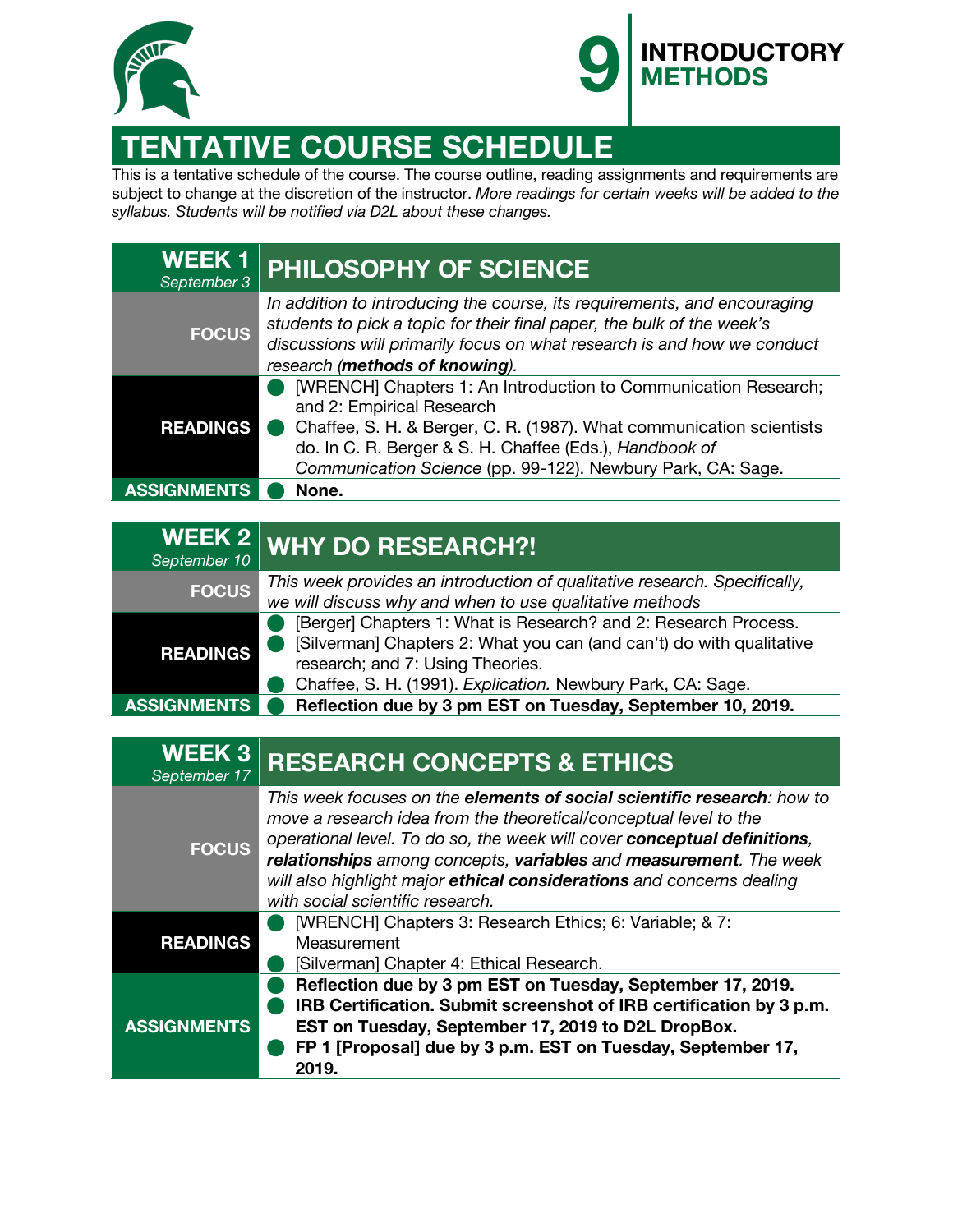



| <b>WEEK4</b><br>September 24 | <b>HYPOTHESES &amp; RESEARCH QUESTIONS</b>                                                                                                                                                                                                                                                                                          |  |
|------------------------------|-------------------------------------------------------------------------------------------------------------------------------------------------------------------------------------------------------------------------------------------------------------------------------------------------------------------------------------|--|
| <b>FOCUS</b>                 | Moving ideas to research requires in-depth synthesis of previous theories,<br>concepts and empirical evidence that are then molded into hypotheses<br>and/or research questions. This week focuses on the philosophy of<br>formulating hypotheses and research questions as well as on the<br>issues pertaining testing hypotheses. |  |
| <b>READINGS</b>              | [Silverman] Chapter 8: Formulating a research question.<br>[WRENCH] Chapter 13: Hypothesis Testing.<br>Cohen, J. (1994). The earth is round (p<.05). American Psychologist,<br>49(12), 997-1003.                                                                                                                                    |  |
| <b>ASSIGNMENTS</b>           | Reflection due by 3 pm EST on Tuesday, September 24, 2019.                                                                                                                                                                                                                                                                          |  |

| <b>WEEK 5</b><br>October 1 | <b>SAMPLES, SAMPLING, &amp; POWER</b>                                                                                                                                                                                                                                                                                                                                                                                                                                                                                                                                                                                                             |
|----------------------------|---------------------------------------------------------------------------------------------------------------------------------------------------------------------------------------------------------------------------------------------------------------------------------------------------------------------------------------------------------------------------------------------------------------------------------------------------------------------------------------------------------------------------------------------------------------------------------------------------------------------------------------------------|
| <b>FOCUS</b>               | One of the most frequently asked questions by graduate students in their<br>early research careers is "how many participants do I need?" The choice<br>of a sample and sample size is complex and has significant ramifications<br>to inferences you draw from your findings. This week will primarily focus<br>on the logic of sampling and choice of sample, as well as discuss issues<br>related to power and its pivotal role in estimating sample size.                                                                                                                                                                                      |
| <b>READINGS</b>            | [WRENCH] Chapter 12: Sampling Methods.<br>[SILVERMAN] Chapter 13: How Many Cases Do You Need?<br>Cohen, J. (1992). A power primer. Psychological Bulletin, 112(1), 155-<br>159.<br>O'Keefe, D. J. (2010). Brief report: Post hoc power, observed power,<br>a priori power, retrospective power, prospective power, achieved<br>power: Sorting out appropriate uses of statistical power analysis.<br>Communication Methods and Measures, 1(4), 291-299.<br>Van Voohris, C. R. W. & Morgan, B. L. (2007). Understanding power<br>and rules of thumb for determining sample sizes. Tutorial in<br>Quantitative Methods for Psychology, 3(2), 43-50. |
| <b>ASSIGNN</b>             | Reflection due by 3 pm EST on Tuesday, October 1, 2019.                                                                                                                                                                                                                                                                                                                                                                                                                                                                                                                                                                                           |
|                            |                                                                                                                                                                                                                                                                                                                                                                                                                                                                                                                                                                                                                                                   |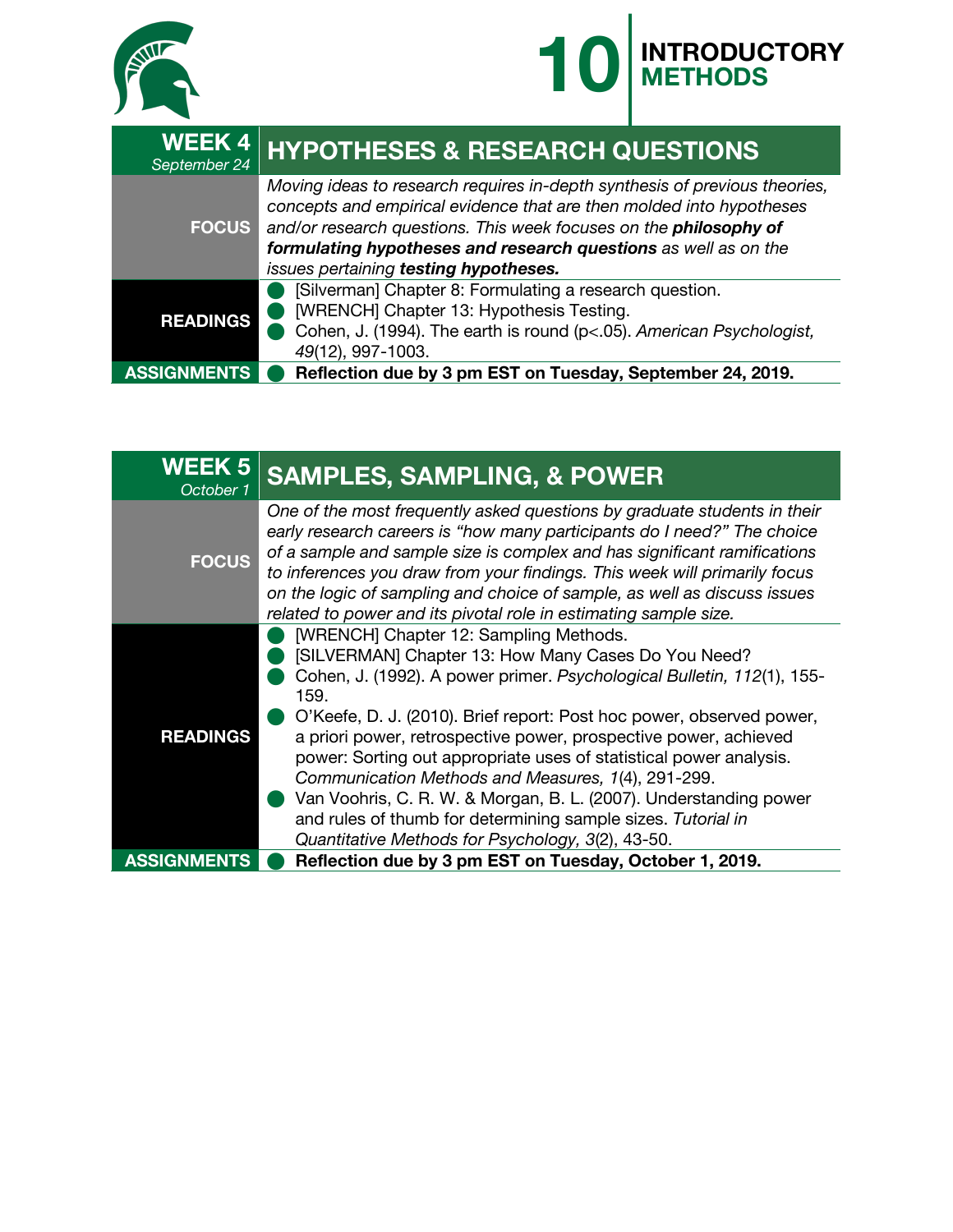



| <b>WEEK 6</b><br>October 8 | <b>INTERNAL &amp; EXTERNAL VALIDITY</b>                                                                                                                                                                                                                                                                                                                                                                                                                                                                                                                                                                                                                                                                                                                                                                                                                                                                |
|----------------------------|--------------------------------------------------------------------------------------------------------------------------------------------------------------------------------------------------------------------------------------------------------------------------------------------------------------------------------------------------------------------------------------------------------------------------------------------------------------------------------------------------------------------------------------------------------------------------------------------------------------------------------------------------------------------------------------------------------------------------------------------------------------------------------------------------------------------------------------------------------------------------------------------------------|
| <b>FOCUS</b>               | In this week, we will discuss issues related to internal and external validity<br>as they pertain to research design, sampling, and extraneous factors that<br>could influence validity and reliability.                                                                                                                                                                                                                                                                                                                                                                                                                                                                                                                                                                                                                                                                                               |
| <b>READINGS</b>            | [WRENCH] Chapter 8: Reliability and Validity.<br>[SILVERMAN] Chapter 17: Quality in Qualitative Research; Chapter<br>18: Evaluating Qualitative Research<br>Basil, M. D., Brown, W. J., & Bocarnea, M. C. (2002). Differences in<br>univariate values versus multivariate relationships. Human<br>Communication Research, 28(4), 501-514.<br>Lang, A. (1996). Standpoint: The logic of using inferential statistics<br>with experimental data from nonprobability samples: Inspired by<br>Cooper, Dupagne, Potter, and Sparks. Journal of Broadcasting &<br>Electronic Media, 40(3), 422-430.<br>Jeong, M., Zhang, D., Morgan, J. C., Ross, J. C., Osman, A., Boynton,<br>M. H., Mendel, J. R., & Brewer, N. T. (2018). Similarities and<br>differences in tobacco control researching findings from convenience<br>and probability samples. Annals of Behavioral Medicine, DOI:<br>10.1093/abm/kay059 |
| <b>ASSIGNMENTS</b>         | Reflection due by 3 pm EST on Tuesday, October 8, 2019.<br>FP2 [Annotated Bibliography] due by 3 pm EST on Tuesday,<br>October 8, 2019.                                                                                                                                                                                                                                                                                                                                                                                                                                                                                                                                                                                                                                                                                                                                                                |

| <b>WEEK7</b><br>October 15 | <b>CONTENT ANALYSIS</b>                                                                                                                                                                                                                                                                                                                                                                                                 |
|----------------------------|-------------------------------------------------------------------------------------------------------------------------------------------------------------------------------------------------------------------------------------------------------------------------------------------------------------------------------------------------------------------------------------------------------------------------|
| <b>FOCUS</b>               | In this week, we will discuss content analysis with close attention to<br>operationalization and measurement of content analysis variables.                                                                                                                                                                                                                                                                             |
| <b>READINGS</b>            | [WRENCH] Chapter 10: Content Analysis<br>[Berger] Chapter 12: Content Analysis<br>Chapters 3 & 4 from: Riffe, D., Lacy, S., & Fico, F. (2014). Analyzing<br>media messages: Using quantitative content analysis in research (3rd<br>ed.). New York, NY: Routledge. Freely available via MSU library:<br>http://catalog.lib.msu.edu/search~S39?/cP93/cp++++93/-3%2C-<br>1%2C0%2CB/frameset&FF=cp++++93+r54+2014&2%2C%2C2 |
| <b>ASSIGNMENTS</b>         | Reflection due by 3 pm EST on Tuesday, October 15, 2019.                                                                                                                                                                                                                                                                                                                                                                |

| <b>WEEK 8</b>      | <b>TEXTUAL ANALYSIS &amp; HISTORICAL</b><br>October 22 RESEARCH                                                                                                                        |
|--------------------|----------------------------------------------------------------------------------------------------------------------------------------------------------------------------------------|
| <b>FOCUS</b>       | This week will focus on various types of textual analysis, including<br>semiotic, rhetorical, ideological criticism, psychoanalytic criticism, and<br>discourse analysis.              |
| <b>READINGS</b>    | [Berger] Chapters 3: Semiotic Analysis; 4: Rhetorical Analysis; 5:<br>Ideological Criticism; 6: Psychoanalytic Criticism; and 7: Discourse<br>Analysis; Chapter 9: Historical Research |
| <b>ASSIGNMENTS</b> | Reflection due by 3 pm EST on Tuesday, October 22, 2019.                                                                                                                               |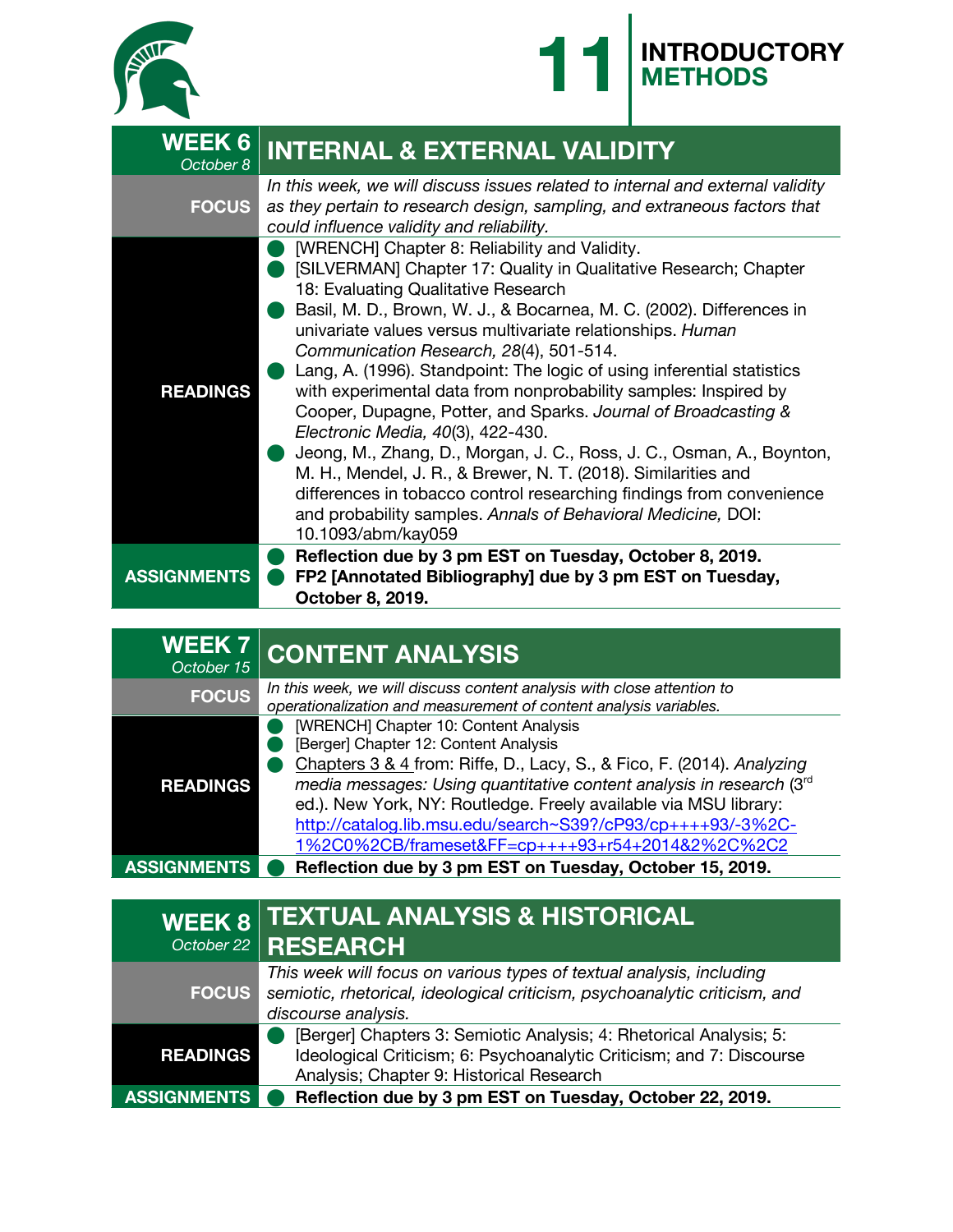



| <b>WEEK 9</b><br>October 29 | <b>SURVEYS</b>                                                                                                                                                                                                                                                                                                             |
|-----------------------------|----------------------------------------------------------------------------------------------------------------------------------------------------------------------------------------------------------------------------------------------------------------------------------------------------------------------------|
| <b>FOCUS</b>                | This is the first is dedicated to learning about surveys. This week, we will<br>focus on understanding how to design parsimonious and efficient surveys<br>and collect survey data.                                                                                                                                        |
| <b>READINGS</b>             | [WRENCH] Chapter 9: Survey research<br>[Berger] Chapter 13: Surveys<br>Converse, J. M. & Presser, S. (1986). Quantitative applications in the<br>social sciences: Survey questions. Thousand Oaks, CA: Sage<br>Publications Ltd. Retrieved from:<br>http://methods.sagepub.com.proxy1.cl.msu.edu/book/survey-<br>questions |
| <b>ASSIGNMENTS</b>          | Reflection due by 3 pm EST on Tuesday, October 29, 2019.<br>FP3 [Lit. Review] due by 3 pm EST on Tuesday, October 29, 2019                                                                                                                                                                                                 |

| November 5         | WEEK 10 INTERVIEWS                                                                                                      |
|--------------------|-------------------------------------------------------------------------------------------------------------------------|
| <b>FOCUS</b>       | The focus this week is on conducting interviews, from research question<br>to write-up.                                 |
| <b>READINGS</b>    | [BERGER] Chapter 8: Interviews<br>[SILVERMAN] Chapter 14: Collecting Your Data                                          |
| <b>ASSIGNMENTS</b> | Reflection due by 3 pm EST on Tuesday, November 5, 2019.<br>Peer Review 1 due by 3 pm EST on Tuesday, November 5, 2019. |

| $WEEK 11$<br>November 12 | <b>RESEARCH APPLICATIONS 1</b>                                                                                             |
|--------------------------|----------------------------------------------------------------------------------------------------------------------------|
| <b>FOCUS</b>             | Bringing different research approaches to the study of information and<br>media.                                           |
| <b>READINGS</b>          | TRD                                                                                                                        |
| <b>ASSIGNMENTS</b>       | Reflection due by 3 pm EST on Tuesday, November 12, 2019.<br>FP4 [Method] due by 3 pm EST on Tuesday, November 12, 2019. \ |

| <b>WEEK12</b><br>November 19 | <b>EXPERIMENTS</b>                                                                                                                                                                                                                                         |
|------------------------------|------------------------------------------------------------------------------------------------------------------------------------------------------------------------------------------------------------------------------------------------------------|
| <b>FOCUS</b>                 | This week is dedicated to learning about experiments. We will discuss<br>different experimental designs, consideration for designing clear and<br>parsimonious experiments, as well as ensuring clear manipulation of<br>independent variables.            |
| <b>READINGS</b>              | [WRENCH] Chapter 11<br>[BERGER] Chapter 14: Experimental Design<br>Thorson, E. Wicks, R., & Leshner, G. (2012). Experimental<br>methodology in journalism and mass communication research.<br>Journalism and Mass Communication Quarterly, 89(1), 112-124. |
| <b>ASSIGNMENTS</b>           | Reflection due by 3 pm EST on Tuesday, November 19, 2019.<br>Peer Review 2 due by 3 pm EST on Tuesday, November 19, 2019.                                                                                                                                  |